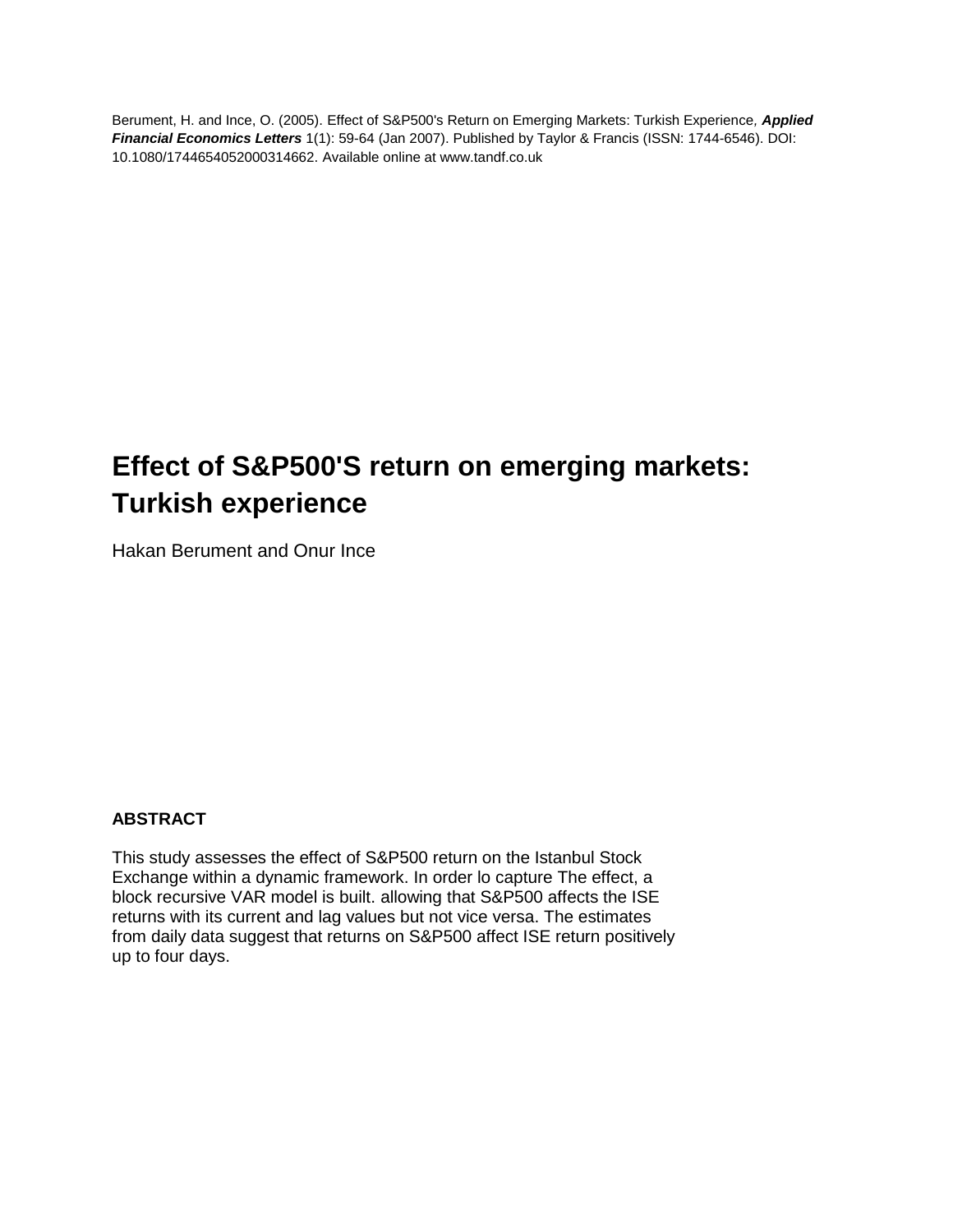#### **I. INTRODUCTION**

World economies and financial markets are becoming increasingly interconnected in today's world. The globalization process helps to speed up this interconnection. Therefore, analysis of this interrelation becomes important for both portfolio managers and academics in the global era. In order to see the importance of interconnection in financial markets. the relationship between the US stock market and the Turkish stock market was examined using daily data for the period from 1987 to 2004. The S&P500 index and the ISEIOO index for the US and Turkish stock markets were used, respectively. The model incorporates the assumption that returns on S&P500 affect the return on ISEIOO but not vice versa. In order to incorporate and capture the dynamic relationship among prospective returns., a block recursive VAR was used as in Zha (1999). Il was found that an innovation in the S&P500 return increases the ISEIOO return for up to four days in a statistically significant fashion.

Research on the interaction between global stock markets and US stock markets provides various results. Eun and Shim (1989) found that US equity markets affect world markets. They argued that the USA is the most dominant market in the world. Tokic (2003) found a long run relationship between the USA and five markets: Australia. Japan. Hong Kong. New Zealand and Singapore. According to Cheung and Mak (1992). Liu and Pan (1997), Wu and Su (1998). both US and Japanese stock markets affect Asian countries. Cha and Oh (2000) reported that Japanese and US markets affect Hong Kong, Korea. Singapore and Taiwan. Gilmore and McMannus (2002) found a correlation between the USA and three central European markets: the Czech Republic. Hungary and Poland. Kasa (1992) and Arshanapalli and Doukas (1993) found bivariate co-integration of European Markets and the USA. Seweil *et al.* (1996) provided varying degrees of integration between Pacific Rim equity markets and the USA. Ghosh *et al.* (1999) found that the USA shares a long run equilibrium relationship with Hong Kong, India, Korea and Malaysia. Some studies also elaborate on the lime-varying nature of the USA and other stock markets. Eun and Shim (19S9) and Arshanapalli and Doukas (1993) reported that US and global financial markets have stronger correlation, especially after the October 1987 collapse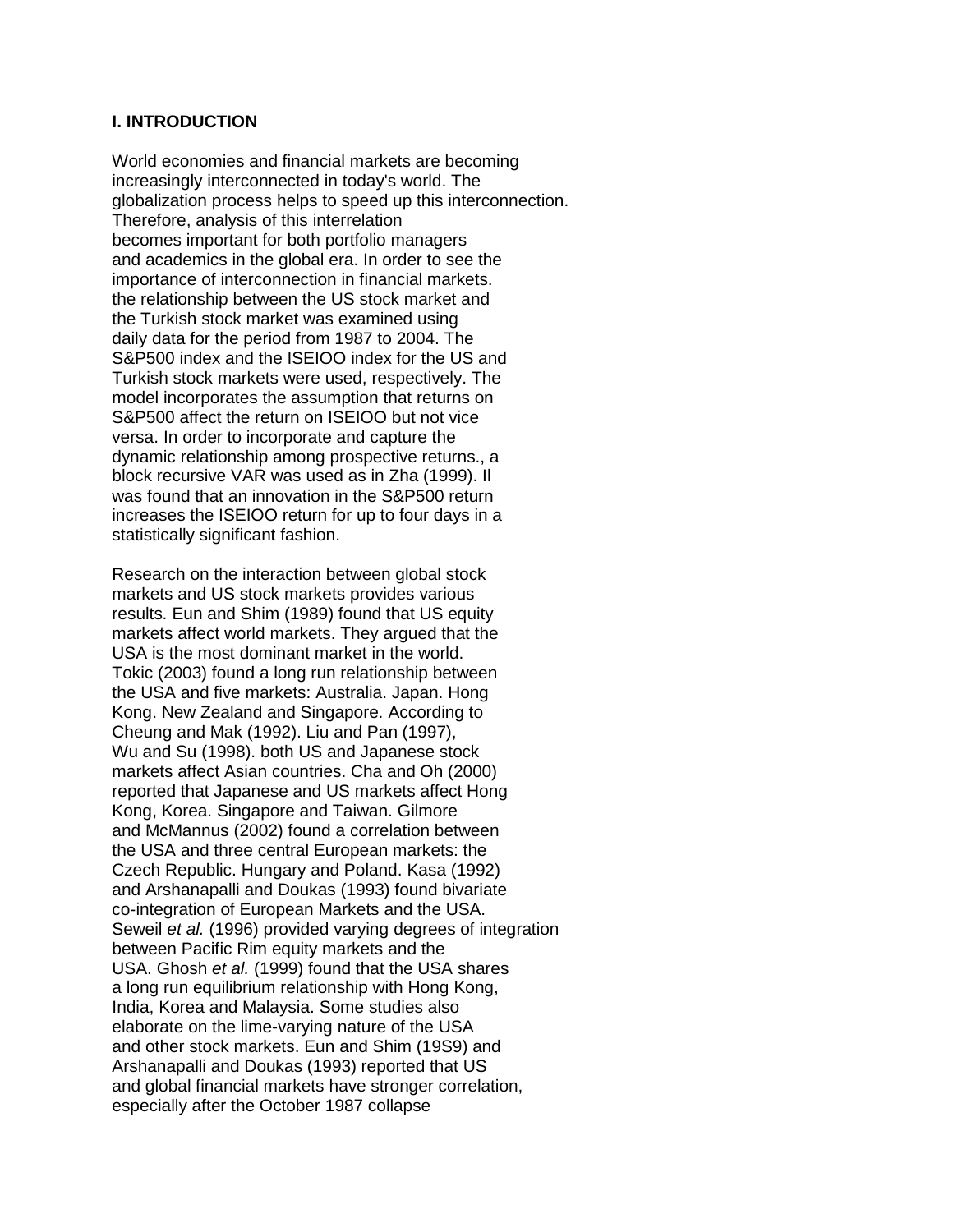in US financial markets. Although relationships between the USA and other stock markets were found in the research mentioned above, some studies are opposed to the idea of interaction between stock markets. Ghosh *et al* (1999) could not find any effect of the USA and Japan on the stock markets of Taiwan and Thailand. Byers and Peel (1993) and Kanas (199S) found no linkage between US and European markets, constituted by both developed and emerging markets. Felix *et al* (1998) found no long run co-movement between the USA and a number of emerging markets.

The research cited above examines relationships between stock markets, including those of emerging markets, using two alternative approaches: Co-integration tests and Vector Autoregressive (VAR) models. Co-integration tests capture any long-run relationships among the stock markets but these tests do not allow for short-term interaction. However, the VAR technique allows dynamic interactions among markets. This paper uses the VAR model in order to assess short-term correlations and capture dynamic interaction.

While correlation between US stock markets and a number of emerging markets had not been found in many studies, assessing any correlation between US stock markets and the Turkish stock market is a worthwhile exercise. Turkey is distinct from other liberalized emerging markets in important aspects. Turkey has been liberalizing her economy since the early 1980s. Although never experiencing hyperinflation. as some Latin American economies. Turkey has had persistent inflation at considerably high and varying levels for about three decades because of the unstable political and social environment. The importance of the stock market in the overall economic activity grows, as indicated by the rise in stock market capitalization from 12.6% of GDP in 1990 to 34.8% in 2000. These features distinguish the Turkish stock market from the emerging markets that constitute the foundation of the research mentioned above.

The outline of this paper is as follows; Section II elaborates on the methodology and provides the empirical evidence. Finally, the paper is concluded in the last section.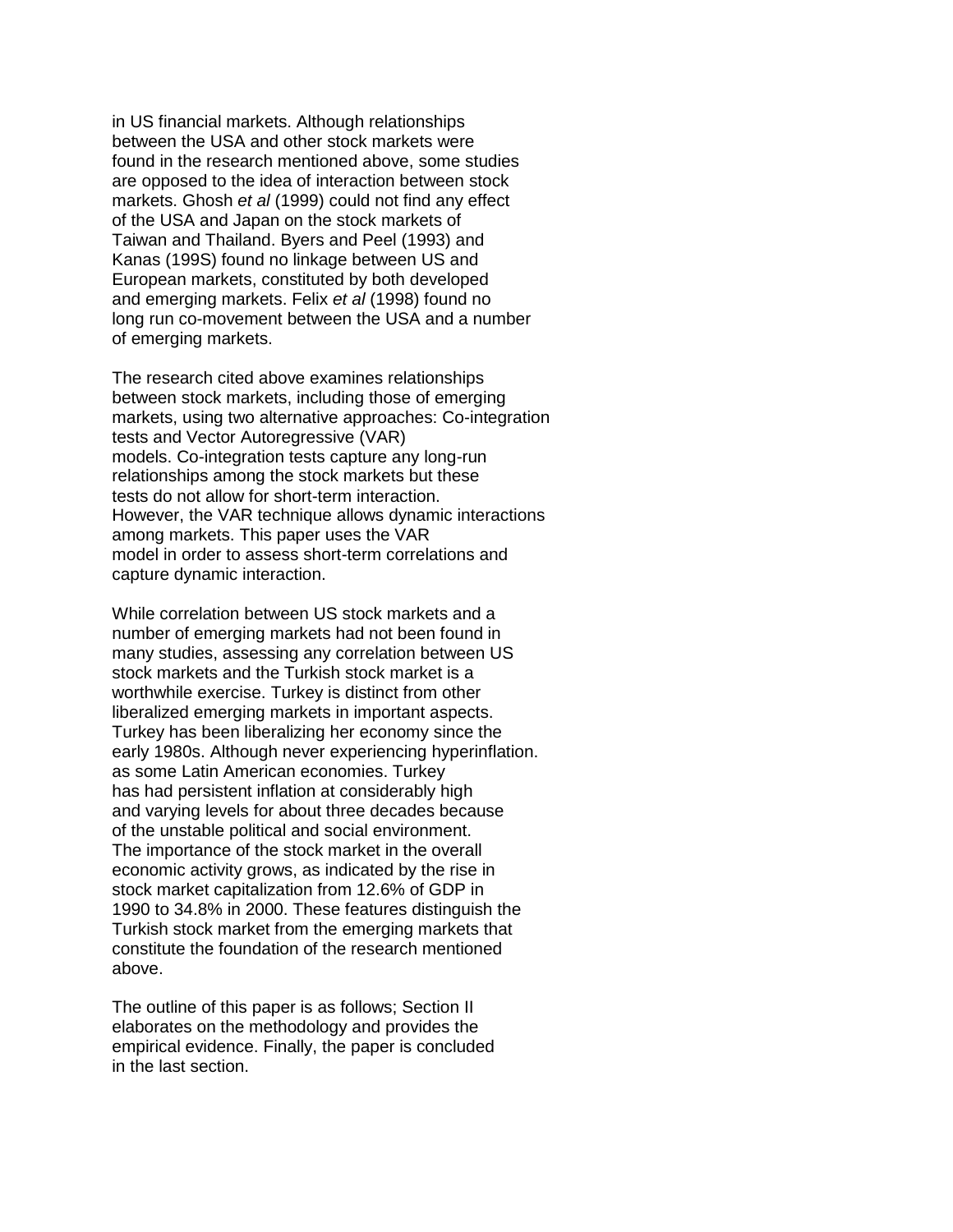#### **II. METHODOLOGY**

A model, similar to the structural vector autoregressive (SVAR) model proposed by Cushman and Zha (1997) is used to examine the effect of a large economy's stock exchange movement on a small economy's stock exchange movement. The foreign stock exchange index follows its own dynamics (an AR process is used as a proxy). Turkish stock exchange movements are affected by its own lag and movements of the foreign stock exchange. Therefore, the foreign stock exchange can be thought to have an exogenous affect on the Turkish slock exchange. None of the lag variables of the Turkish stock exchange determine foreign stock exchange; however, lag values and spot values of the foreign stock exchange affect Turkish stock exchange movement.

The VAR model has some advantages relative to the single equation model since the VAR model allows dynamic interactions among variables and the VAR model has predictive power compared to the single equation model. VAR with block exogeneity is also used since in conventional VAR; stock exchange movements of foreign markets are affected by domestic stock exchanges including lag values. By block exogeneity, this problem is overcome. The general specification of the identified VAR model of Cushman and Zha (1997) is:

$$
A(L)y(t) = \varepsilon(t) \tag{1}
$$

in which, the *A(L)* is an *m* x *m* matrix polynomial in the lag operator L, y(t) is the *m x* 1 observations vector, and  $\varepsilon(t)$  is the  $m \times 1$  vector of structural disturbances. Equation 2 shows the specification of the model.

$$
y(t) = \begin{bmatrix} y_1(t) \\ y_2(t) \end{bmatrix}, \quad A(L) = \begin{bmatrix} A_{11}(L) & 0 \\ A_{21}(L) & A_{22}(L) \end{bmatrix},
$$

$$
\varepsilon(t) = \begin{bmatrix} \varepsilon_1(t) \\ \varepsilon_2(t) \end{bmatrix}.
$$
(2)

In Equation *2,* it is assumed that *eit)* is uncorrelated with *y(t—J)* for j > 0 and *A(0)* is non-singular. Block exogeneity is represented by *A12(L)* in the matrix, which is zero. This means that  $y_1(t)$  is exogenous to the second block both simultaneously and also for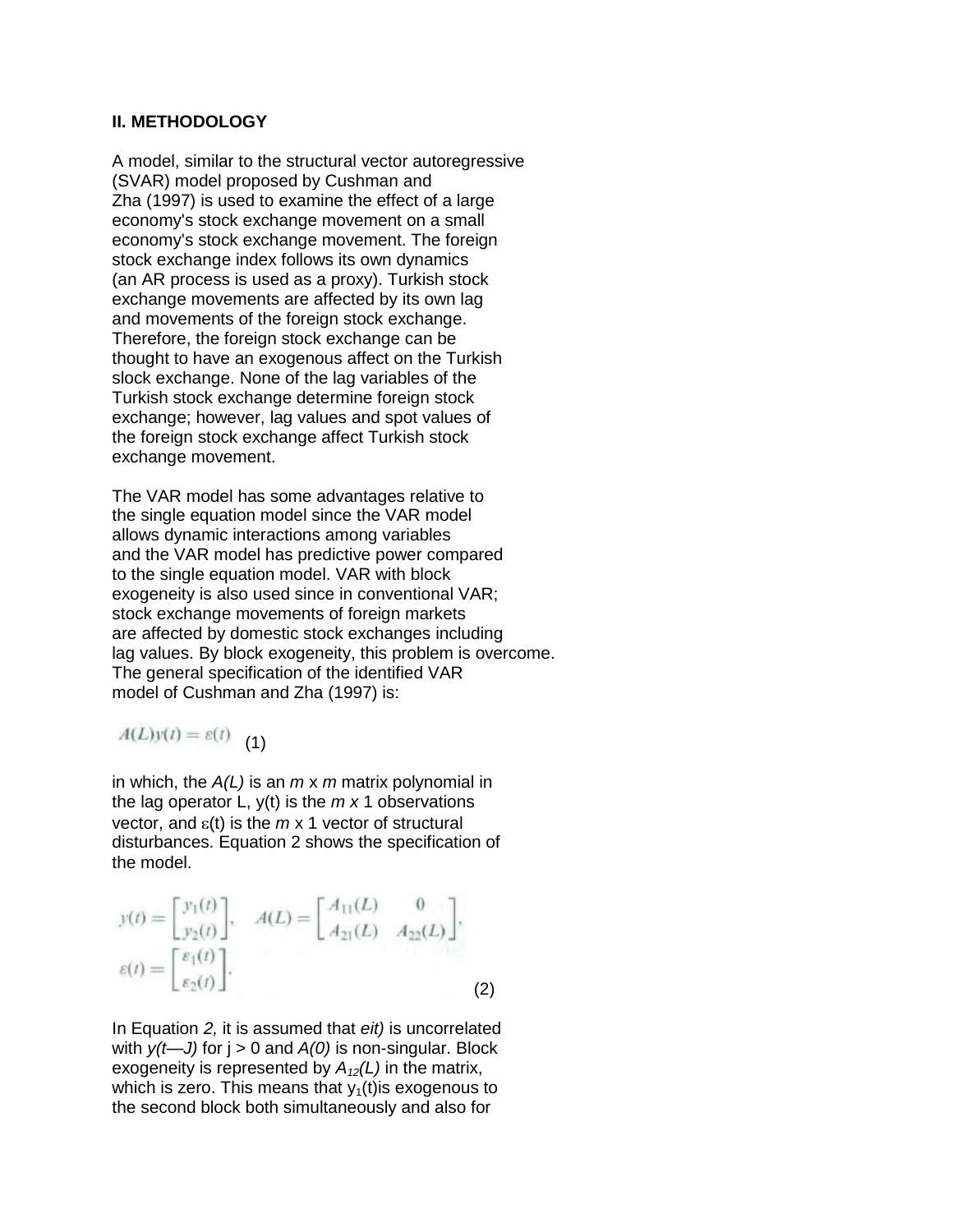lagged values. To calculate the standard errors of the impulse response functions, the modified error bands of Bernanke *et al.* (1996) are used for the maximum likelihood estimation (MLE). $1$ 

The observation matrices are such that *y<sup>1</sup> = [Foreign Stock Exchange], y<sup>2</sup> = [Domestic Stock Exchange]* and the lag order of the identified VAR model is 5 as suggested by Bayesian information criteria. All error bands in this study were generated with 5000 Monto Carlo draws.

The period, starting from the establishment of the Istanbul Stock Exchange on 23 October 1987 to 8 July 2004. has many interruptions., so various sub-periods have been considered for the analysis. The major break periods were: the financial crisis in April 1994; the beginning of the disinflation programme in December 1999; the financial crises in November 2000 and in February 2001; the 11 September 2001 terrorist attack on the twin towers in the USA. which also affected the ISE; ihe memorandum crisis in the Turkish Parliament, when logistic support for the USA in war with Iraq was refused in February 2003.

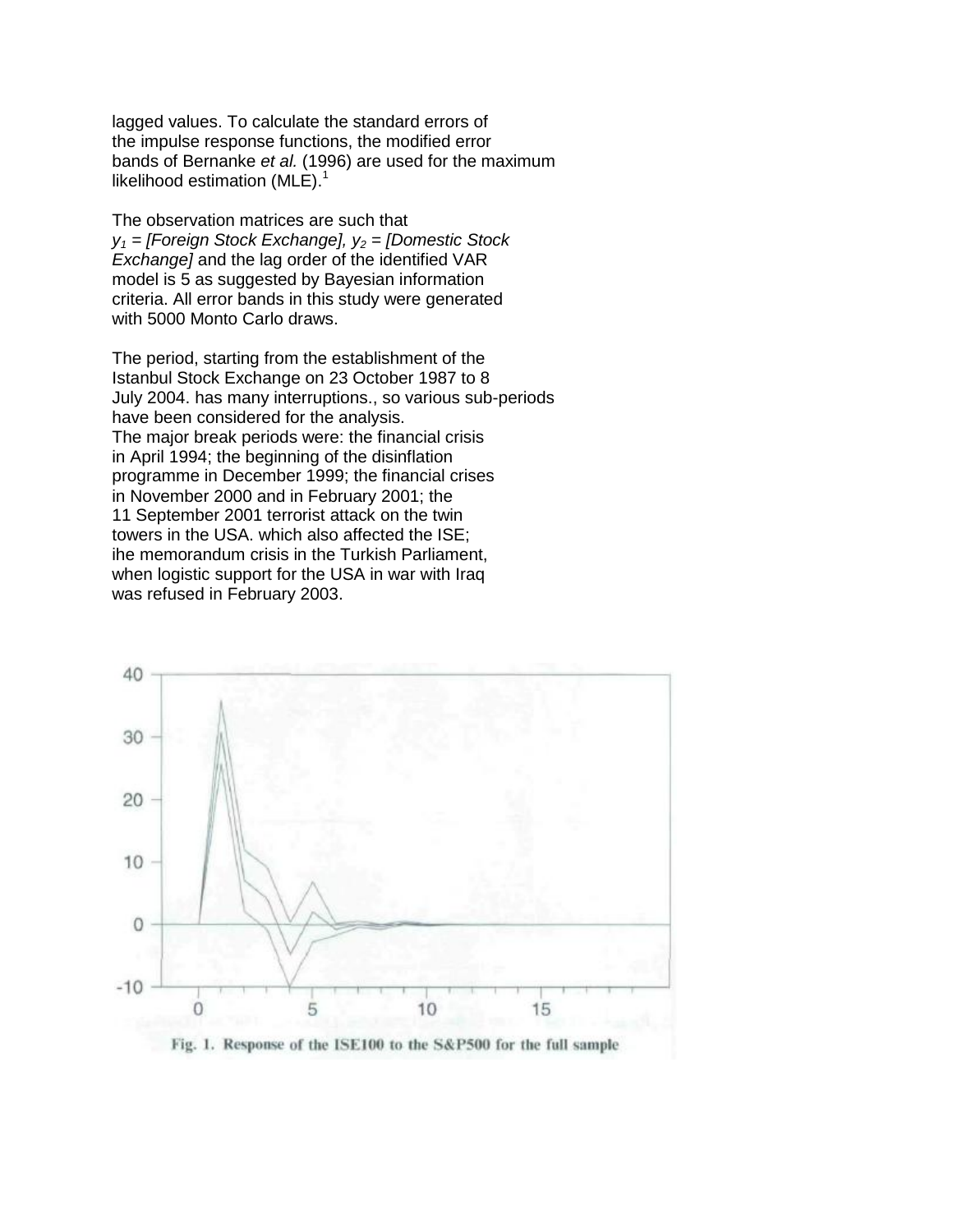The corresponding impulse responses are reported in the figures. Figure 1 reports the impulse response functions for 20 days regarding how the ISEIOO returns responded to a one-standard deviation shock to S&P500 returns by considering the full sample period. The middle line is for impulse responses and the other two lines are for the confidence bonds at 90% level of confidence bonds. It is important to recognize that a shock to the S&P500 docs not affect the ISEIOO return contemporaneously. The main reason for this is that when the NYSE closes, it is the beginning of the next day in the ISE (the time difference between Istanbul and New York being 7 hours). However, a positive shock on the S&P500 index causes a change on the ISEIOO for 6 days and also causes an increase in the ISEIOO index for 2.5 days in a statistically significant manner.

Figures 2 to 7 report the impulse responses for different sub samples. Except for the period between I January 2002 to 28 February 2003. a statistically significant effect of the S&P500 returns on the ISEIOO returns is observed. It is not surprising that the adaptation of the new government and their struggle with the memorandum to give logistic support to the USA for the war in Iraq caused uncertainty in the Turkish market, so the effect of the S&P500 on the ISEIOO was not observed in that period. In general, for all sub-samples, except for Fig. 6. a one standard deviation shock to the S&P500 caused an increase in the ISEIOO returns in a significant manner. However, the effect of the shock continued for 16 days at most as shown in Fig. 5.

#### **III. CONCLUSION**

Interactions among stock markets, increasing with globalization process, encourage economists to assess whether any relationships exist. This study examines the effect of US stock exchange performance on the Turkish stock exchange. Tlie S&P500 index is used for the US stock exchange and the ISEIOO index tor the Turkish stock exchange. It is assumed that US stock exchange performance is not affected by Turkish stock market; however, the Turkish stock exchange is affected by both its own dynamics and the US stock exchange. This assumption is reflected in the specification by using the Block recursive VAR model.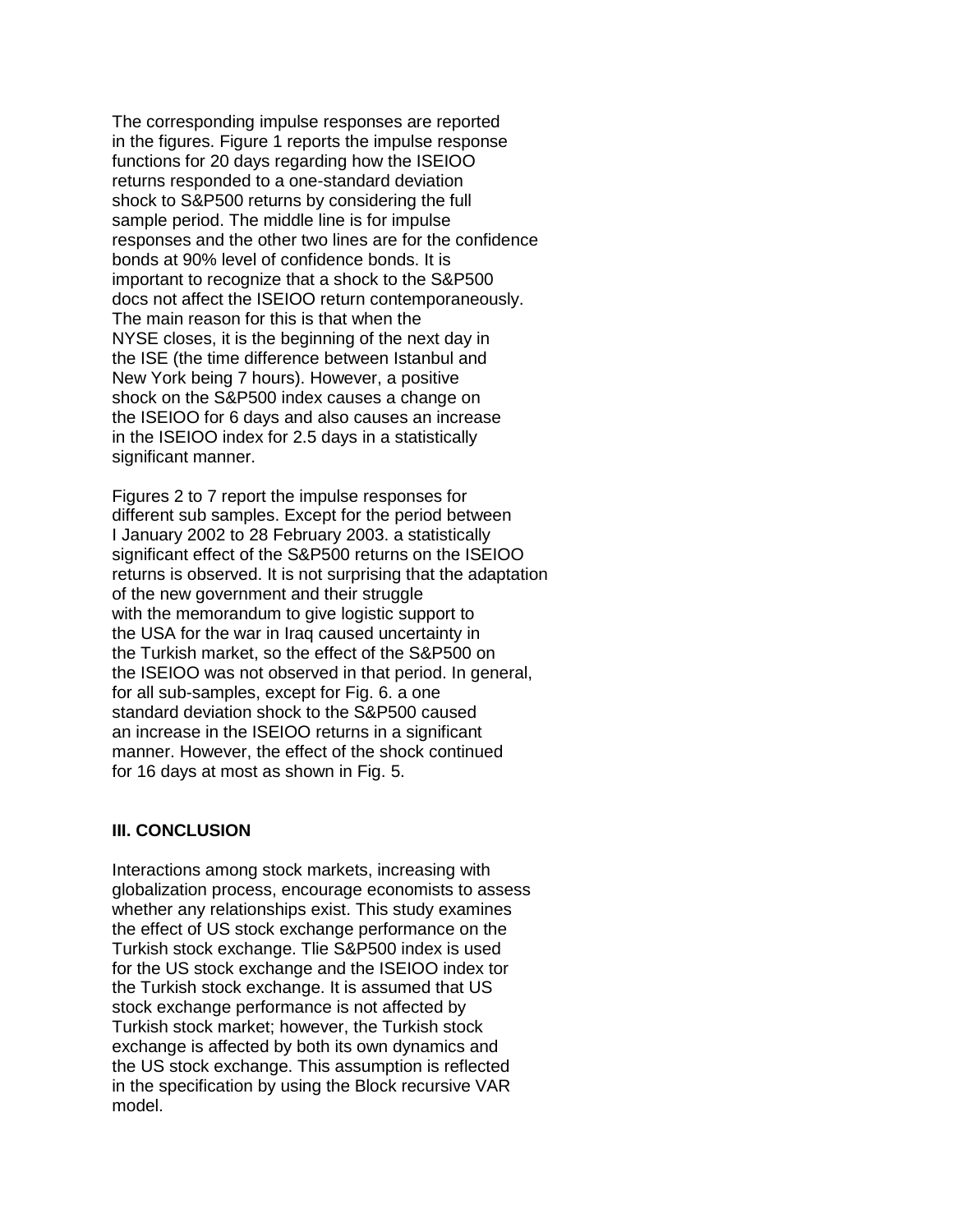

Fig. 2. Response of the ISE100 to the S&P500 from 23 October 1987 to 1 December 1993



Fig. 3. Response of the ISE100 to the S&P500 from 01 June 1994 to 1 December 1999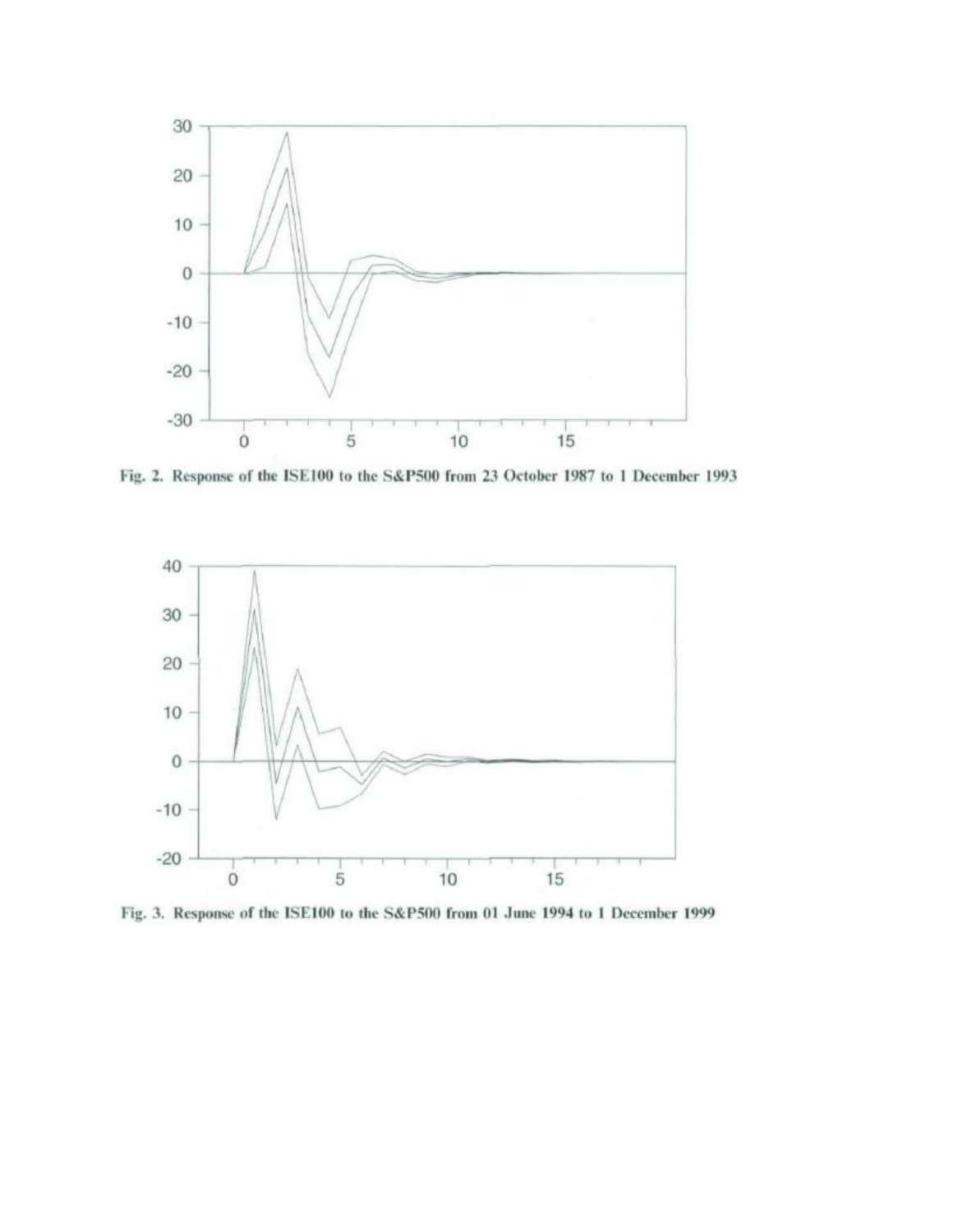

Fig. 4. Response of the ISE100 to the S&P500 from 1 January 2000 to 1 November 2000



Fig. 5. Response of the ISE100 to the S&P500 from 13 March 2001 to 10 September 2001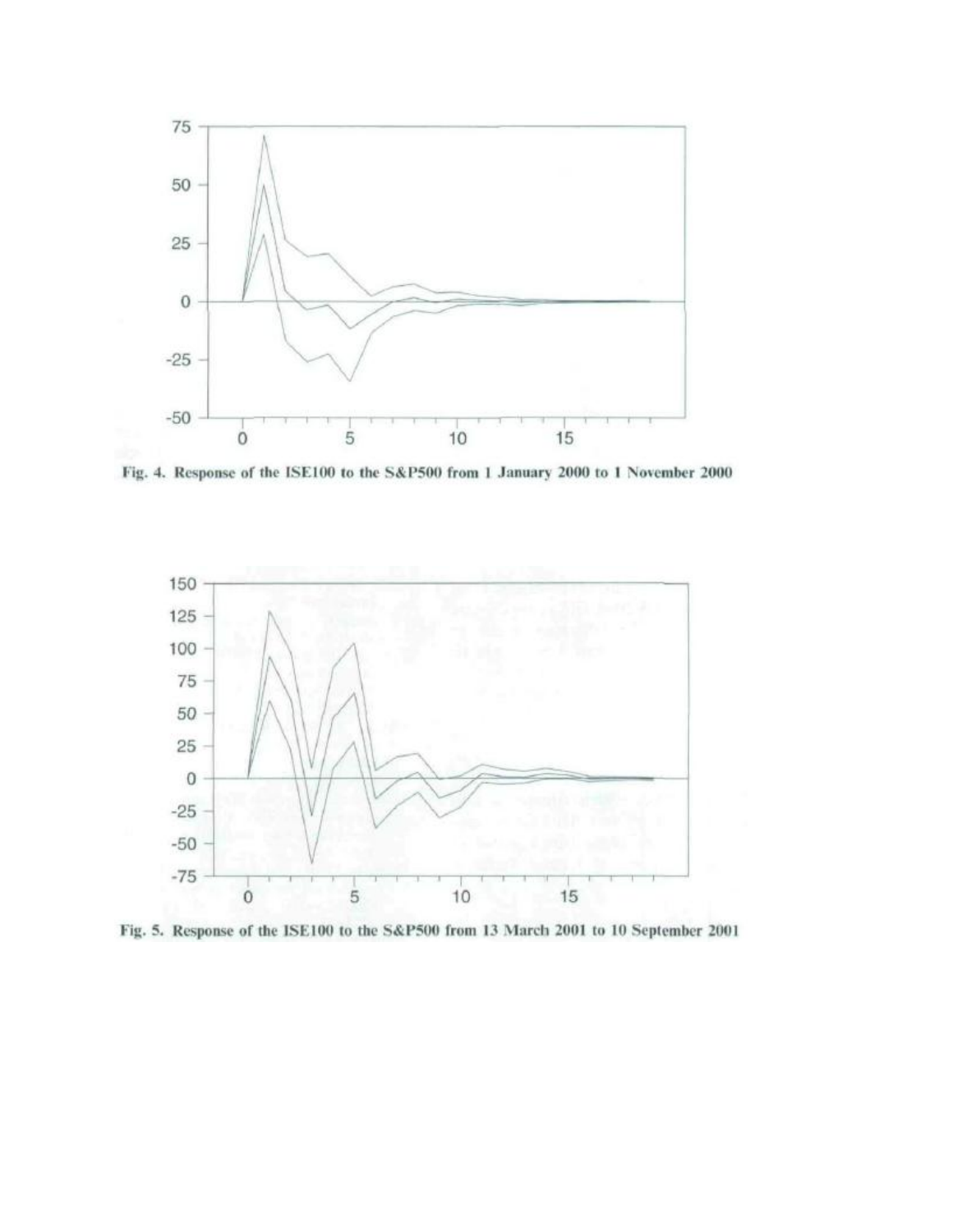

Fig. 6. Response of the ISE100 to the S&P500 from 1 January 2002 to 28 February 2003



Fig. 7. Response of the ISE100 to the S&P500 from 1 May 2003 to 8 June 2004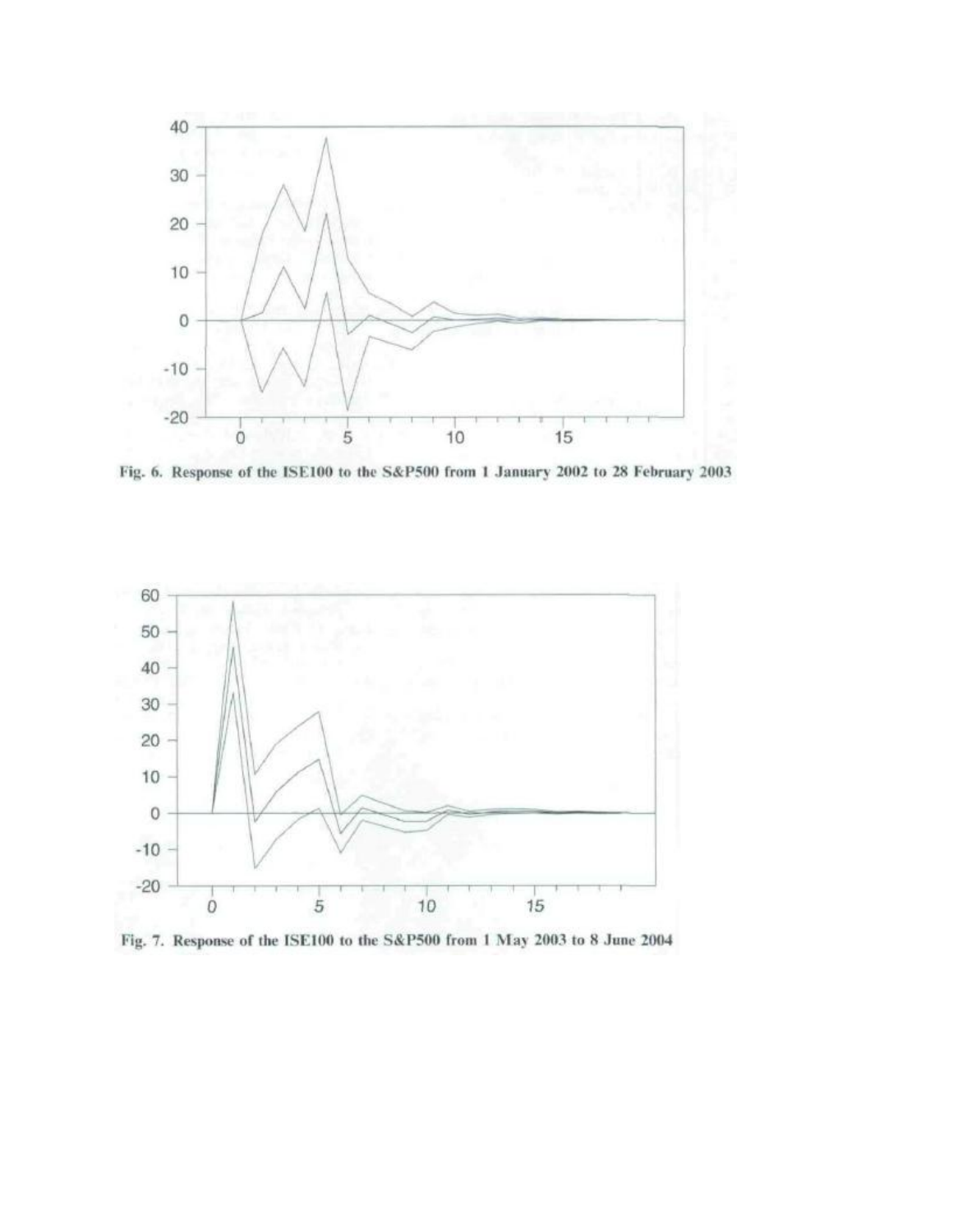The sample includes the daily observations from 23 October 1987 to 8 June 2004 and it was found that a positive shock lo the US stock exchange increases the Turkish stock exchange in a statistically significant manner. The sample period is a long period for both US and Turkish markets, so the period was divided into six sub-samples. A statistically significant relationship was again found between US and Turkish stock exchanges in the sub-samples except for the period I January 2002 to 28 February 2003. which corresponds to the process of adaptation of new Turkish government and memorandum proposal which ended in the refusal of logistic support to United States in the war with Iraq.

## **NOTE**

1. See Sims (1986) and Gordon and Leeper (1994).

## **REFERENCES**

Arshanapalli. B. and Doukas, J. (1993) International stock market linkages: evidence from the pre- and post-October 1987 period. *Journal of Banking & Finance.* 17. 193-208.

Bernanke. B. S.. Hall. R. E.. Leeper, E. M., Sims. C. and Zha. T. (1946) What docs monetary policy do?. *Brookings Papers on Economic Activity,* 1996(2). 1-78.

Byers. M. D. and Peel. D.A. (1993) Some evidence on the interdependence of national stock markets and the gains from international portfolio diversification. *Applied Financial Economics.* 3. 239-42.

Campbell. J. Y. and Hamao Y. (1992) Predictable stock returns in the United States and Japan; a study of long-term capital markets integration. *Journal of Finance.* 47. 43 70.

Cha, B. and Oh, S. (2000) The relationship between developed equity markets and the Pacific Basin's emerging equity markets. *International Review of Economics and Finance.* 9. 299-322.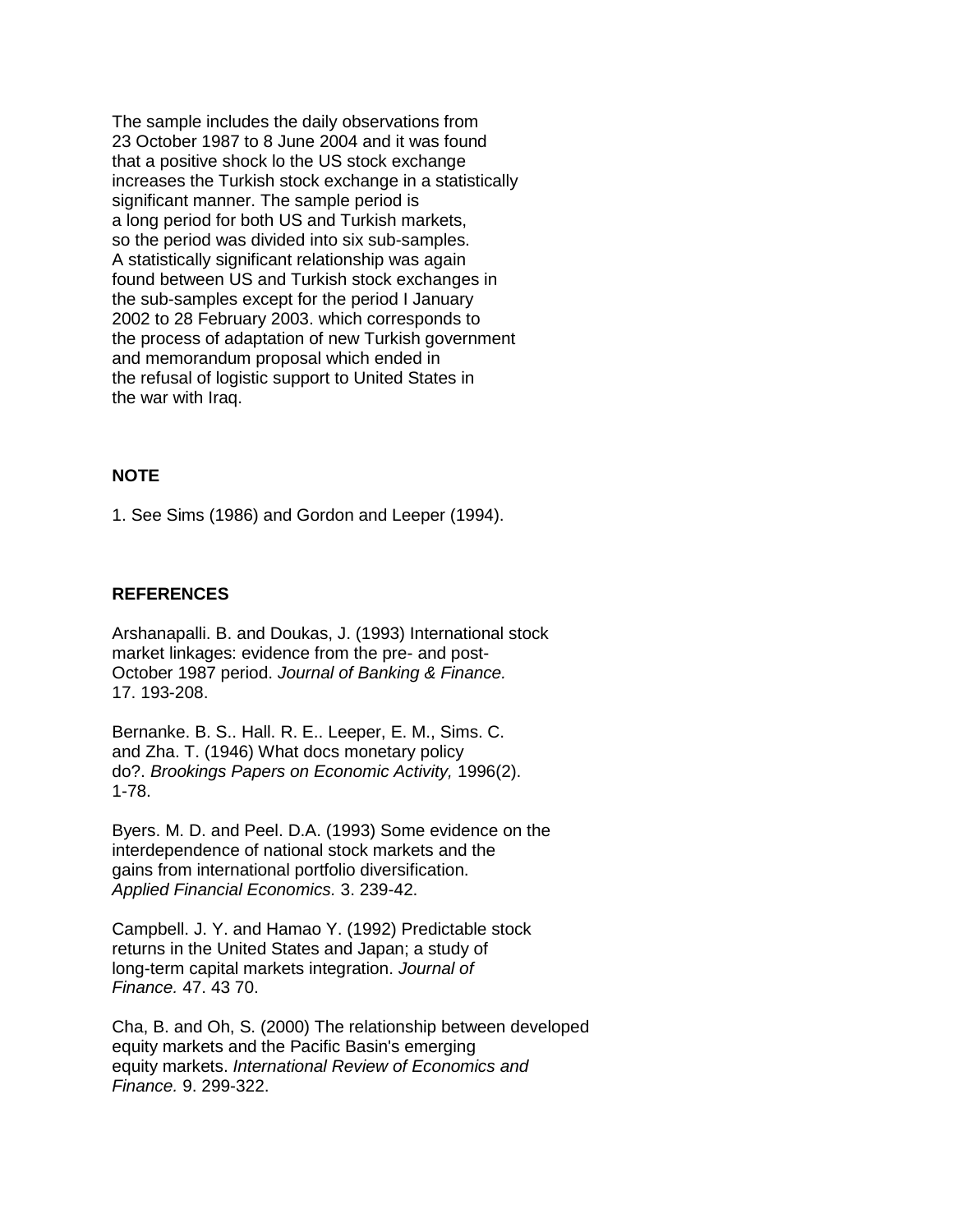Cheung, Y. L. and Mak, S. C. (1992) The international transmission of stock market fluctuation between the developed markets and the Asian-Pacific markets. *Applied Financial Economics. 1.* 43 7.

Cushman, D. O. and Zha. T. (1997) Identifying monetary policy in a small open economy under flexible exchange rates. *Journal of Monetary Economies.* 39, 433-48.

DeFusco. R. A.. Geppert. J. M. and Tsetsekos, G. (1996) Long-run diversification potential in emerging stock markets. *Financial Review.* 31. 343 63.

Eun. C. S. and Shim, S, (1989) International transmission of stock market movements. *Journal of Financial and Quantitative Analysis.* 24. 241-56.

Felix. A. O., Dufresne. U. B. and Chatterjee, A. (1998) Investment implications of the Korean financial market reform, *International Review of Financial Analysis.* 7, 83-95.

Feliz. R. and Welch. J. (1997) Cointegration and tests of a classical model of inflation in Argentina. Bolivia, Mexico and Peru. *Journal of Development Economics,* 52(1). 189-95.

Ghosh, A.. Saidi. R. and Johnson. K. H. (1999) Who moves the Asia-Pacific stock markets - US or Japan? Empirical evidence based on the theory of co-integration. *The Financial Review.* 34, 159-70.

Gilmore. C. G. and McMannus, G. M. (2002) International portfolio diversification: US and Central European equity markets. *Emerging Markets Review,* 3. 69-83.

Gordon. D. B. and Leeper. E. M. (1994) The dynamic impacts of monetary policy; an exercise in tentative identification. *Journal of Political Economy.* 102, 1228^7.

Hung, B. and Cheung, Y. (1995) Interdependence of Asian emerging equity markets. *Journal of Finance & Accounting,* 22, 281-8.

Kamin, S. B. and Rogers. J. H. (2000) Output and the real exchange rate in developing countries; an application to Mexico, *Journal of Development Economics.* 61. 85-109.